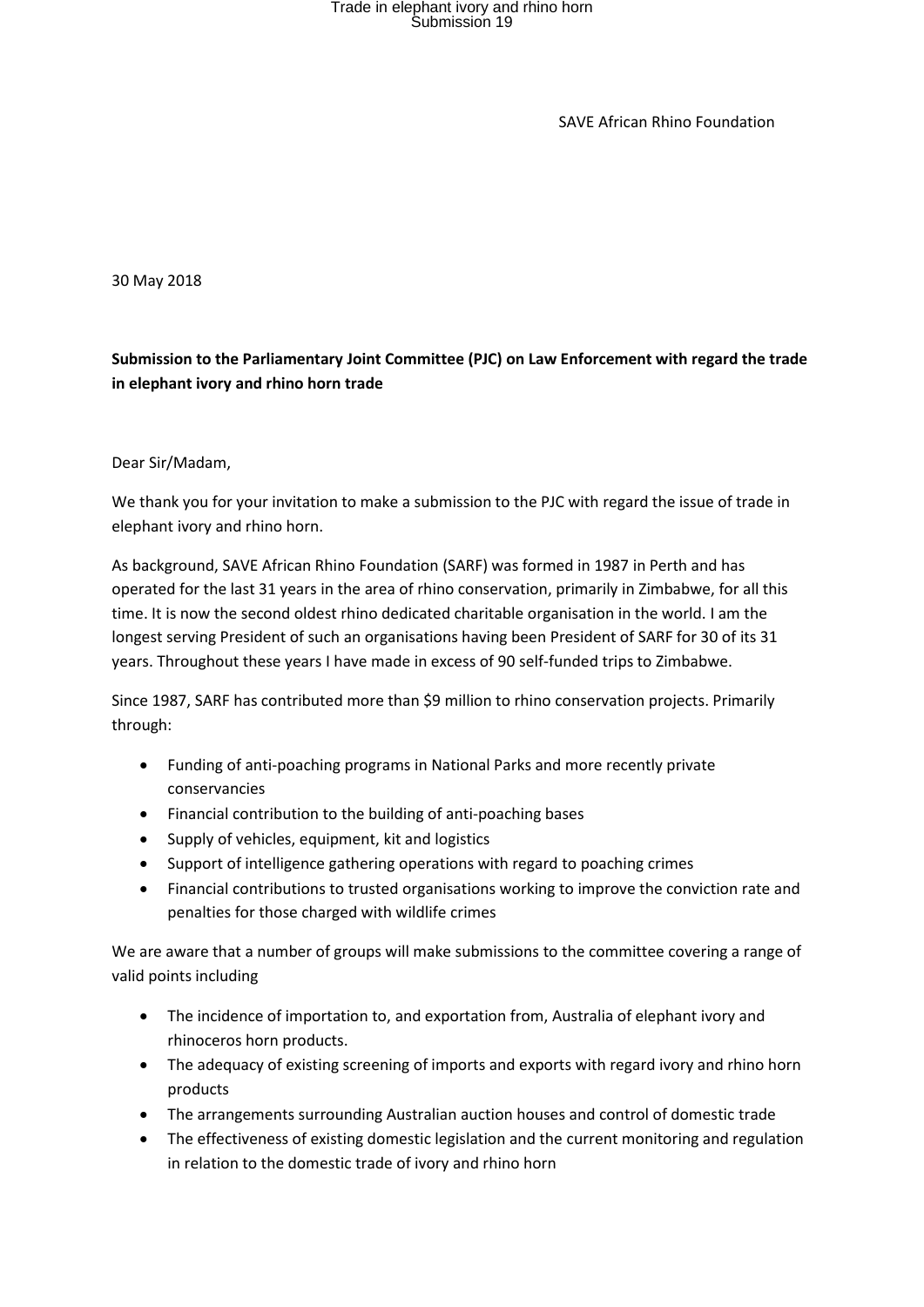These issues are very relevant and we encourage the committee to consider the evidence surrounding these points that will be presented by those with firsthand knowledge of them. We will, however, limit ourselves to submitting additional information with which we have direct involvement and knowledge.

#### Rhino Numbers Zimbabwe

The rhinos of Zimbabwe and Africa have faced two significant poaching periods in the last 4 decades. After overcoming significant poaching activity of the 1970s and 1980s, driven by the oil boom in the Middle East, SARFs donations in the 1990s and early 2000s supported a period of relative stability that saw rhino numbers grow in key National Parks. After reaching a nadir in 1994 – numbers of rhino in National parks gradually grew up to 2004 - for example at this time Matusadona NP ( 180), Hwange NP (95).

Then in 2004 the current rhino poaching crisis was triggered, by growing prosperity in Asia, and by 2012 rhino numbers in these parks highlighted were down to single digits. In a matter of 8 years the gains of the previous 10 years had been lost. Since 2012 numbers in National Parks have remained relatively static while the private conservancies (where 90% of Zimbabwe's rhinos are held) have seen good growth as a result of a massive increase of investment in anti-poaching by these properties.

As I will explain below, the rate of loss has been significantly slowed, by making substantial investments in security and strengthening the chances of prosecution and sentencing. SARF has observed in recent years the positive deterrent that significant penalties can achieve in slowing down the rhino poaching crisis and we implore that Australia, as a wealthy country, makes a similar commitment to deterring local market activity, be it malicious or unknowingly, associated with trading in rhino horn and elephant ivory.

#### Domestic Laws and Trade in Australia

We feel there are three key aspects for Australia to consider when reassessing our position with regard to domestic laws and this trade in wildlife parts. The links of wildlife crime with organised crime are well documented and we understand that in some instances proceeds are also used to fund terrorist groups. As such, while our interest is primarily with regard to wildlife protection, we also feel Australia's revised position should make a stance against organised crime and having a local, legal market provides an opportunity to launder horn and ivory from recently killed rhinos and elephants. As such we would highlight the following 3 key points -

- 1. Africa has little or no control over the top end of the poaching pyramid, as shown below, that threatens its native species. It requires countries such as Australia to set an example and eliminate the risk that we are used in the pathway of trafficking and the subsequent decimation of iconic animal species that will ultimately follow.
- 2. Local, legal commercial activity, in the form or auction houses, antique retailers and online sales, who are trading in rhino horn, elephant ivory and other wildlife products will always offer the possibility of laundering illegal items, whether it is done with malice or in ignorance, when there is no 'real' deterrent in place.
- 3. Written laws mean little without monitoring and enforcement. We encourage steps to be taken that ensure the laws that Australia has in place or may create are adequate and are overseen and enforced.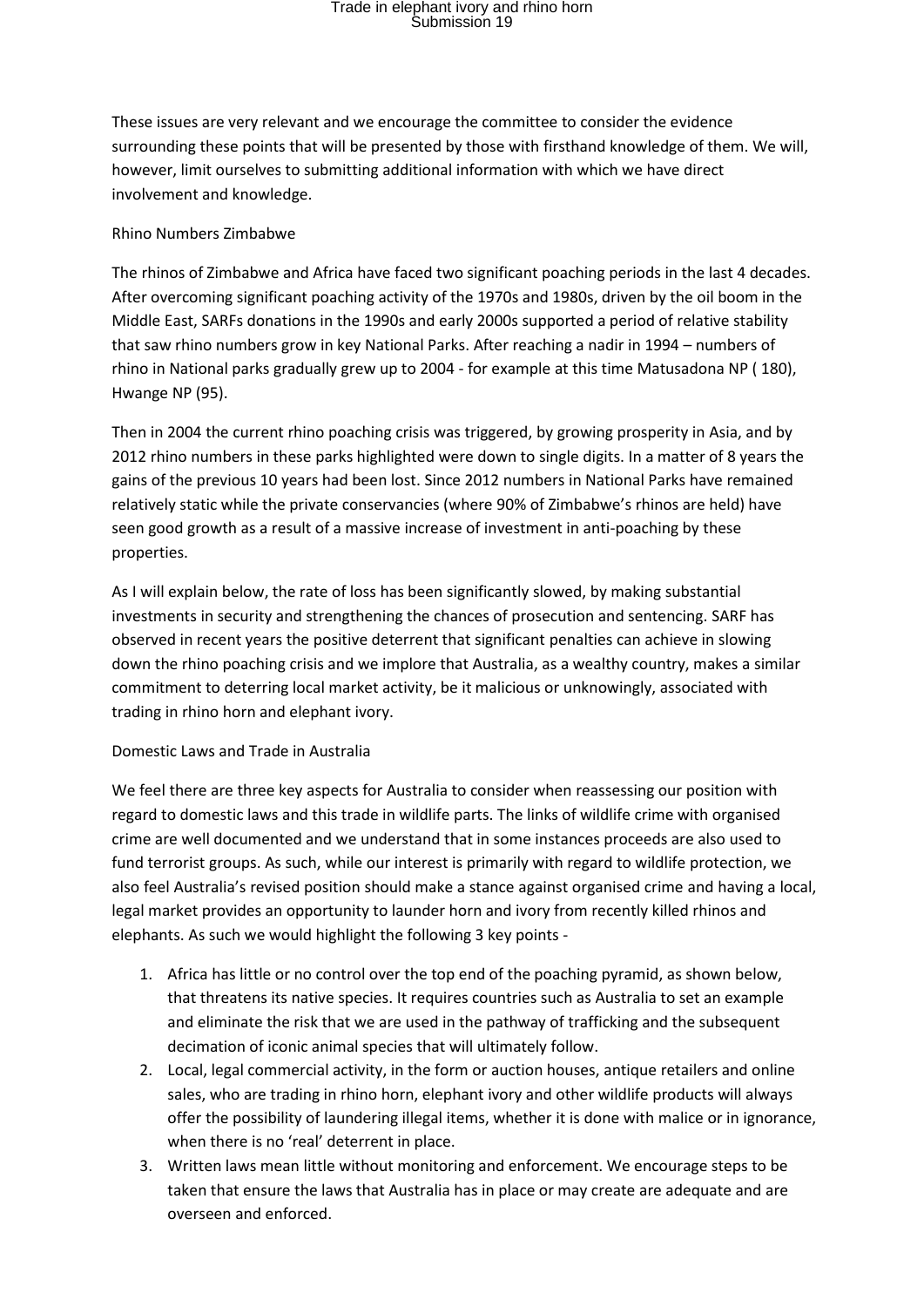When considering the poaching crisis and how it relates to Australia and its own laws it is worth considering the following pyramid of poaching.



Experience shows us that countries such as Zimbabwe are only able to address the level 1 and 2 poachers. In recent years, despite the economic challenges faced in Zimbabwe, real steps have been taken to do their part in relation to tackling the poaching chain.

For example, in the projects with which SARF is involved, in 2017 funding of intelligence gathering by SARF directly contributed to the

- The arrest of a regional ringleader of rhino and elephant poaching
- The arrest and conviction relating to 14 offences with regard ivory possession and poaching
- The arrests and conviction relating to 4 offences with regard illegal firearm possession
- The arrests relating to 13 other poaching offences

Successful prosecution results include 9 years for possession of rhino horn or ivory, 3 years for the killing of an elephant and 30 days for possession of cyanide.

As another example it is worth considering cases involving the world's most trafficked mammal, the pangolin. Annually more than 100,000 pangolins are traded illegally around the world. In the case of Zimbabwe, with improved intelligence, education within law enforcement and overseeing of the judicial process - the following was achieved in 2016

- Approximately 70 arrests
- 49 trials
- 44 convictions of 9 years each

These efforts should not be underestimated in their significance, firstly in removing many poachers at level 1 and 2 in the poaching chain, but also for the fact that in a country where the rule of law is not straightforward it still sees it as important that its wildlife is protected. As such it is up to the Western World, Australia included, to ensure that it does all that it can to see that the top of the